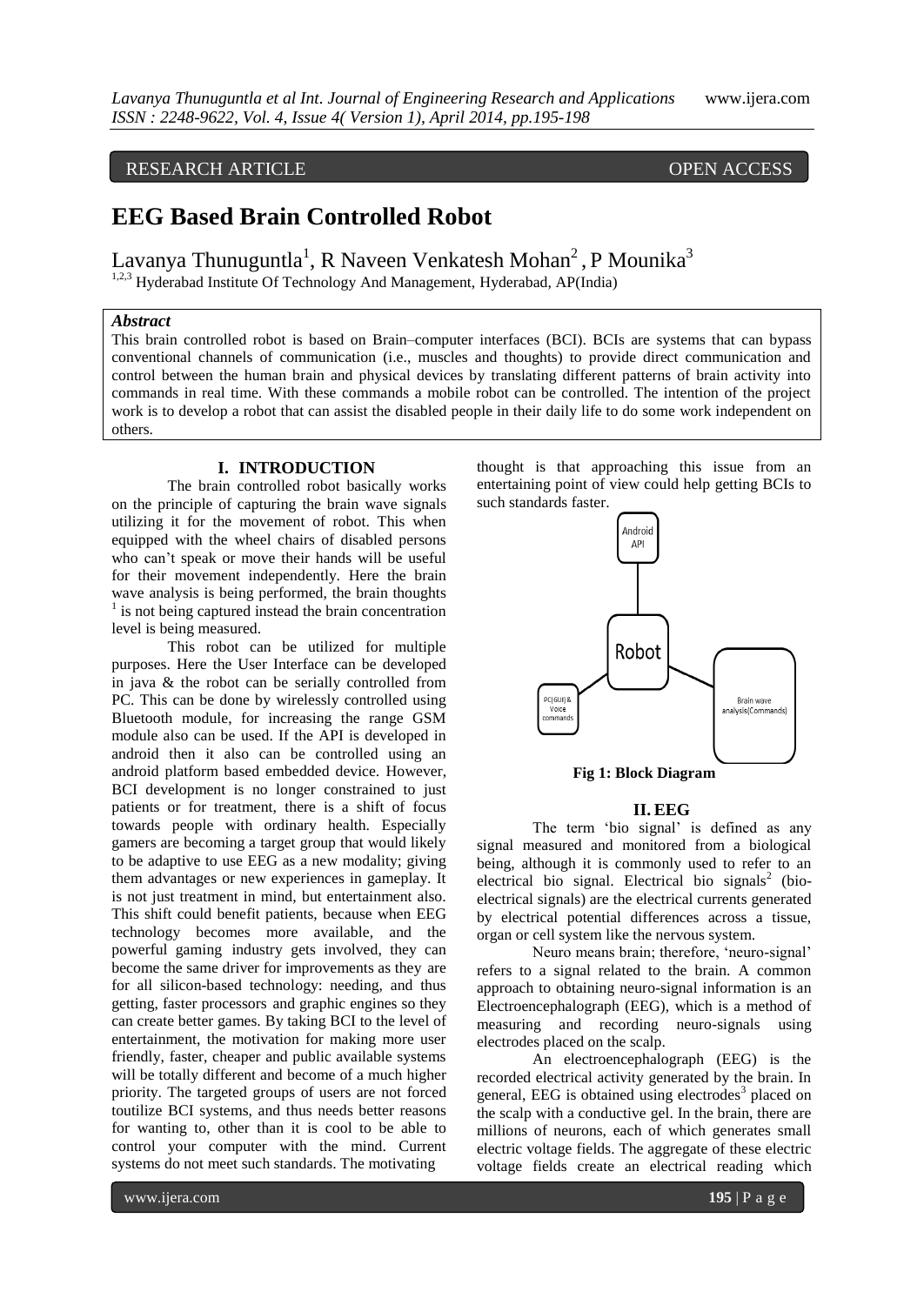electrodes on the scalp are able detect and record. Therefore, EEG is the superposition of many simpler signals. The amplitude of an EEG signal typically ranges from about 1  $\mu$ V to 100  $\mu$ V in a normal adult, and it is approximately 10 to 20 mV when measured with subdural electrodes such as needle electrodes.

# **2.1 EEG analysis**

The FFT (Fast Fourier Transform) is a mathematical process which is used in EEG analysis to investigate the composition of an EEG signal. Since the FFT transforms a signal from the time domain into the frequency domain, frequency distributions of the EEG can be observed. EEG frequency distribution is very sensitive to mental and emotional states as well as to the location of the electrode(s).Two types of EEG montages are used: monopolar and bipolar. The monopolar montage collects signals at the active site and compares them with a common reference electrode. The common electrode should be in a location so that it would not be affected by cerebral activity. The main advantage of the monopolar montage is that the common reference allows valid comparisons of the signals in many different electrode pairings. Disadvantages of the monopolar montage include that there is no ideal reference site, although the earlobes are commonly used. In addition, EMG and ECG artifacts<sup>4</sup> may occur in the monopolar montage. Bipolar montage compares signals between two active scalp sites.Any activity in common with these sites is subtracted so that only difference in activity is recorded.Therefore some information is lost with this montage.

The 10-20 international system is used as the standard naming and positioning scheme for EEG measurements. The original 10-20 system included only 19 electrodes. Later on, extensions were made so that 70 electrodes could be placed in standard positions. Generally one of the electrodes is used as the reference position, often at the earlobe or mastoid location.

The brain have always fascinated humans. New methods for exploring it have been found and we can categorize them into two main groups. Invasive and non-invasive. An invasive approach requires physical implants of electrodes in humans or animals, making it possible to measure single neurons or very local field potentials. A non-invasive approach makes use of, for instance, magnetic resonance imaging (MRI) and EEG technology to make measurements. Both gives different perspectives and enables us to look inside the brain and to observe what happens.



**Fig 2: Original 10-20 System**

EEG is generally described in terms of its frequency band. The amplitude of the EEG shows a great deal of variability depending on external stimulation as well as internal mental states. Delta, theta ,alpha, beta and gamma are the names of the different EEG frequency bands.

NeuroSky has developed a dry sensor system for consumer applications of EEG technology. NeuroSky<sup>5</sup> system consists of dry electrodes and a specially designed electronic circuit for the dry electrodes.

NeuroSky has been conducting benchmark tests of the dry EEG by comparing EEG signals measured by the dry sensor system with signals from the Biopac system, a well known wet electrode EEG system widely used in medical and research applications.

EEG was simultaneously recorded by the NeuroSky system and the Biopac system. Electrodes for the two systems were placed at the same location, as close together as possible without interfering with one another. Gold-plated dry electrodes were used for NeuroSky system, while silver-silver-chloride disposable electrodes with gel were used for Biopac system.

| <b>Brain</b><br>Wave<br>type | Frequency<br>range | Mental states &<br><b>Conditions</b>                         |
|------------------------------|--------------------|--------------------------------------------------------------|
| Delta                        | $0.1$ Hz- $3$ Hz   | Deep, dreamless<br>sleep, non-REM<br>sleep, unconscious      |
| Theta                        | 4 Hz-7 Hz          | Intuitive, creative,<br>recall, fantasy,<br>imaginary, dream |
| Alpha                        | 8 Hz-12 Hz         | Relaxed, but not<br>drowsy, tranquil,<br>conscious           |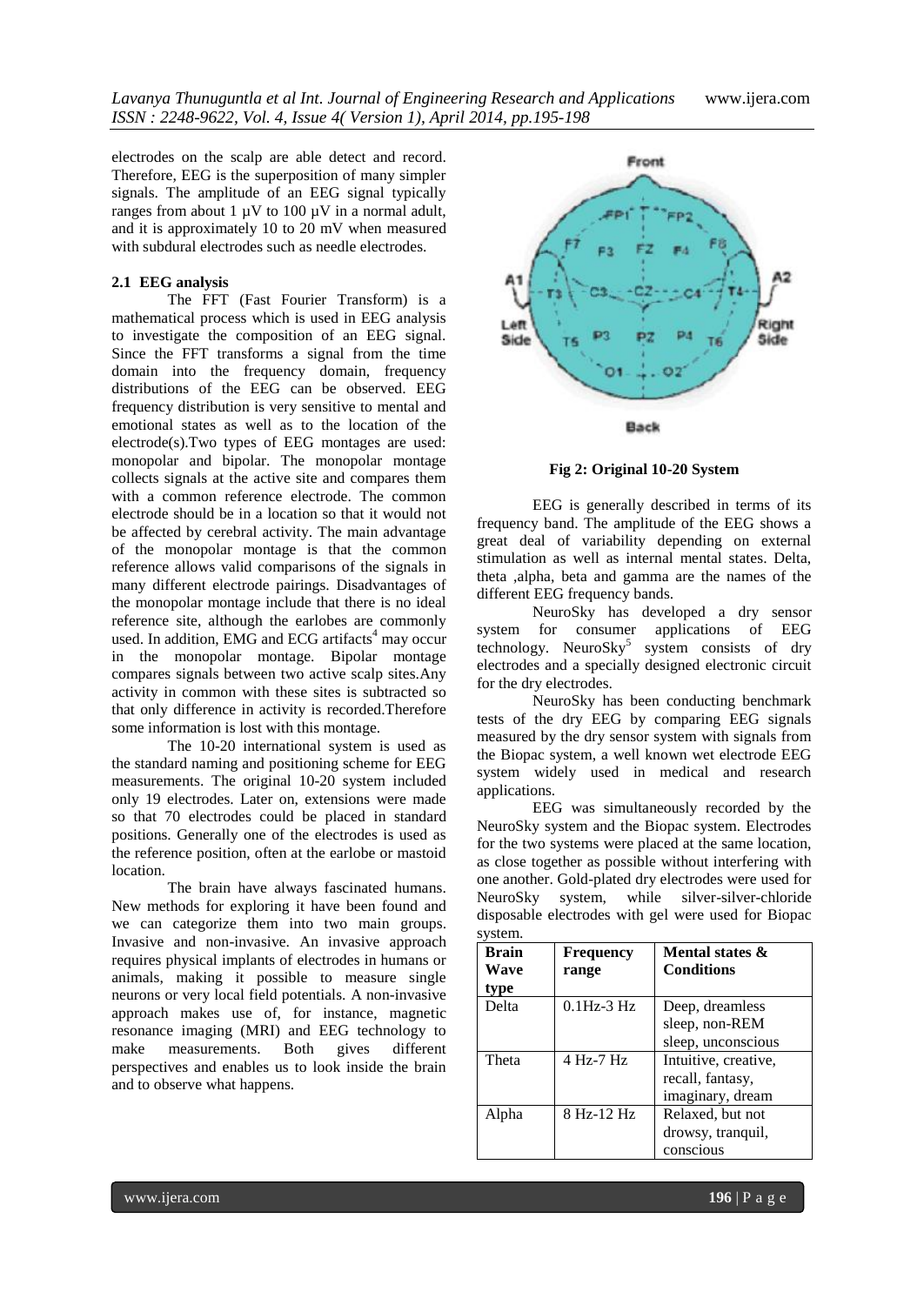| Low beta  | $12$ Hz- $15$ Hz | Formerly SMR,<br>relaxed yet focused,<br>integrated |
|-----------|------------------|-----------------------------------------------------|
| Mid       | 16 Hz-20 Hz      | Thinking, aware of                                  |
| range     |                  | self & surroundings                                 |
| beta      |                  |                                                     |
| High beta | 21 Hz-30 Hz      | Alertness, agitation                                |
| Gamma     | $30 Hz - 100$    | Motor Functions,                                    |
|           | Hz.              | higher mental activity                              |

**Fig 3 : Different Brain states at different frequecies**

### **2.2 EEG Artifacts**

Since EEG signals are very weak (ranging from 1 to 100  $\mu$ V), they can easily be contaminated by other sources. An EEG signal that does not originate from the brain is called an artifact. Artifacts can be divided into two categories: physiologic and non-physiologic. Any source in the body which has an electrical dipole or generates an electrical field is capable of producing physiologic artifacts. These include the heart, eyes, muscle, and tongue. Sweating can also alter the impedance at the electrodescalp interface and produce an artifact. Non-physiologic artifacts include 60 Hz interference from electric equipment, kinesiologic artifacts caused by body or electrode movements, and mechanical artifacts caused by body movement.

#### **III. Results and Discussion**

Brain-computer interface is a method of communication based on neural activity generated by the brain and is independent of its normal output pathways of peripheral nerves and muscles. The goal of BCI is not to determine a person's intent by eavesdropping on brain activity,

but rather to provide a new channel of output for the brain that requires voluntary adaptive control by the user.

The Fourier Transformation and extraction of band powers is by far the most applied method for signal processing and analysis The algorithm is based on discrete Fourier transform (DFT) and by applying that to the EEG signal it makes it possible to separate the EEG rhythms.

#### **Definition:**

$$
X_k = \sum_{n=0}^{N-1} x_n e^{-(i2k\pi n)/N} k = 0, \dots N-1.
$$

The performance of the DTF is  $O(N^2)$ , but there is a more efficient algorithm called fast Fourier Transform (FFT), that can compute the same result in only *O*(*NlogN*). This is a great improvement and one of the reasons why FFT is the favorable method of analyzing EEG signals, and other waves like sound. The Problems faced with BCI design are

Noise-They have poor signal-to-noise ratio, The EEG signals vary rapidly (Non-Stationary).

The process flow BCI can be shown in the below block diagram



#### **Fig 4 : Flow of BCI**

BCI robot can be used in Bioengineering applications: Devices with assisting purposes for disabled<br>people , Human subject monitoring: Human subject monitoring: Research and detection of sleep disorders, neurological diseases, attention monitoring, and/or overall "mental state" ,. Neuroscience research: realtime methods for correlating observable behavior with recorded neural signals, Human-Machine Interaction: Interface devices between humans, computers or machines.

# **IV. CONCLUSION**

Here a single robot is used for multiple purposes thereby reducing cost for designing multiple robots. It gives a optimized as well as customized solution of general robots which we require.

### **REFERENCES**

- [1] Lopes da Silva, F., *Functional localization of brain sources using EEG and/or MEG data: volume conductor and source models.* Magn Reson Imaging, 2004. **22**(10): p. 1533-8.
- [2] Delorme, A. and S. Makeig, *EEGLAB: an open source toolbox for analysis of single-trial EEG dynamics including independent component analysis.* J Neurosci Methods, 2004. **134**(1): p. 9-21.
- [3] Benjamini, Y. and Y. Hochberg, *Controlling the false discovery rate: a practical and powerful approach to multiple testing.* Journal of the Royal Statistical Society, Series B (Methodological), 1995. **57**(1): p. 289-300.
- [4] McKinnon, K.I.M., *Convergence of the Nelder-Mead simplex method to a nonstationary point.* SIAM J Optimization, 1999. **9**: p. 148-158.
- [5] Andrew T Campbell, Tanzeem Choudhury, Shaohan Hu, Hong Lu, Mashfiqui Rabbi, Rajeev D S Raizada, M. K. M. . (2010). NeuroPhone:Brain-MobilePhone Interface using a Wireless EEG Headset. *MobiHeld 2*, 3–8.